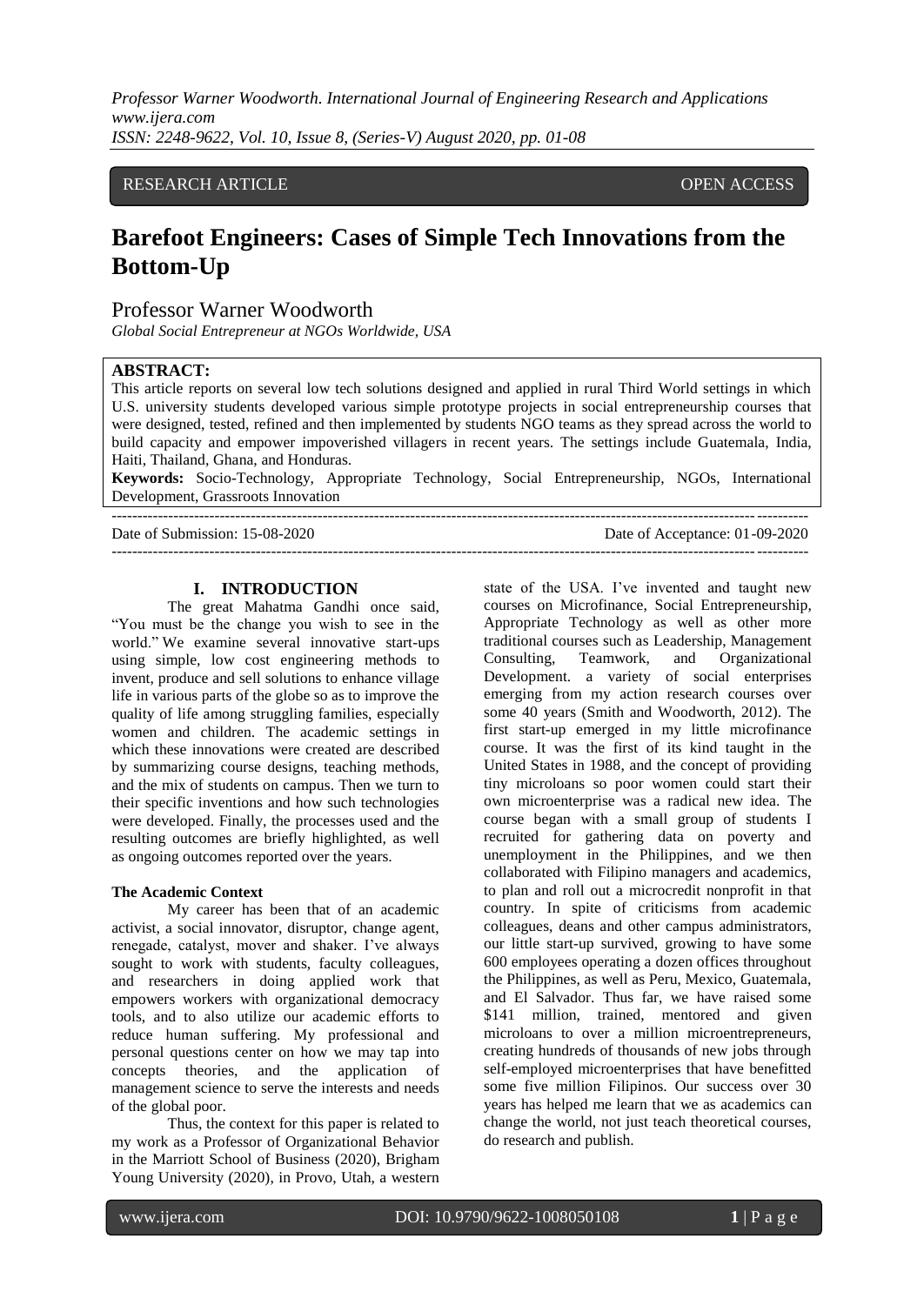Then there is the case of an NGO launched from my social entrepreneurship course in 1999that has operated in 17 nations from Fiji to Tanzania in which some 3,200 university students from 15 or so schools across the United States have been implementing programs such as appropriate technology, social entrepreneurship, sustainable development, literacy and computer skills, microentrepreneurship training, and so forth. I recruited management students from MBA and MPA programs, engineering students from across campus, computer and other tech students and we began sharing tools and methods to empower rural people across the globe.

A third example is of local college students and me using the university as an incubator to recruit, train, mentor and give \$500 microloans to Latino immigrants in our local valley of the United States where the school is located starting in 2003. Going stronger today with financing from banks and credit unions, this experiment has convinced me that we can generate changemakers and empower poor refugees and migrants locally, as well as globally.

Finally, I mention a major microfinance institution (MFI) accelerator which I co-founded with students, engineers and successful entrepreneurs that I served as the first board chair, showing how like-minded people can come together, share how their best practices, and be integrated in assisting small MFIs around the world to rapidly scale up with our financial backing. We learned how to be laser-focused, bring together a mix of management competencies with young students' energies, and become a major player around the world in scaling up the global field of microfinance. Over 15 years, we garnered loan capital for some 20 MFIs which totaled over \$1.2 billion in loans and investments in Africa, Latin America, and Asia. With the financing we did, these once small MFIs rapidly ramped up from their early years when they had a total of less than 300,000 clients, today they have an astounding 40 million borrowers.

Major concepts and themes about these interventions, their founders, and a few key books include the following literature: E.F. Schumacher and the [Intermediate Technology Development](https://en.wikipedia.org/wiki/Intermediate_Technology_Development_Group)  [Group](https://en.wikipedia.org/wiki/Intermediate_Technology_Development_Group) (ITDG) he founded in the UK, along with his classic*[Small Is Beautiful: A Study of Economics As](https://en.wikipedia.org/wiki/Small_Is_Beautiful:_A_Study_of_Economics_As_If_People_Mattered)  [If People Mattered](https://en.wikipedia.org/wiki/Small_Is_Beautiful:_A_Study_of_Economics_As_If_People_Mattered)*(1973*)* and subsequent volumes. From Latin America, the little volume, *Tools for Conviviality* by [Ivan Illich](https://en.wikipedia.org/wiki/Ivan_Illich) about the proper use of technology (1973) was useful. It was published only two years after Illich's other classic, *[Deschooling](https://en.wikipedia.org/wiki/Deschooling_Society)  [Society](https://en.wikipedia.org/wiki/Deschooling_Society)*. In the United States a more [free market](https://en.wikipedia.org/wiki/Free_market)centric view emerged, founded by [Paul Polak](https://en.wikipedia.org/wiki/Paul_Polak) of the NGO, [International Development Enterprises](https://en.wikipedia.org/wiki/International_Development_Enterprises) titled*Out of Poverty: What Works When Traditional Approaches Fail*(2008). Other key groups consist of America's Engineers Without Borders and the [IEEE](https://en.wikipedia.org/wiki/IEEE) (Institute of Electrical and Electronics Engineers) have begun cooperating to produce [Engineering for Change,](https://en.wikipedia.org/wiki/Engineering_for_Change) that supports the development of affordable, locally appropriate and sustainable solutions to the most pressing humanitarian challenges.

So with these quick introductions to our efforts and early sources of inspiration, let us turn to highlight a few practical examples of hands-on engineering with NGO and innovative financing strategies designed and rolled out from our classroom to the global poor. It should be emphasized that most of these efforts are designed to not just provide new engineering methods for efficiency, but also to create jobs and devices to enhance production and reduce global suffering. Two centuries ago some 90 percent of the world lived in abject poverty. While the picture is improving, too many people still struggle to make ends meet. Today's gap between rich and poor is enormous. In 1800, the ratio between haves and have-nots was roughly 4:1. Today, for instance, the gap between Switzerland and Mozambique is roughly 400:1. These innovations seek to change this reality in many nations.

## **H2O For Humanity: Clean Water in India**

In 2009, several engineering students were taking my course, ("OB: 682: How to Change the World") when a BYU alumnus, Kevin Cluff came to Utah from the Chicago corporation where he worked and informed me about his dream to begin providing clean drinking water to areas of India where children were dying because of contaminated water. He, his engineering brother and their father in Texas, were all successful researchers at various firms, but wanted to invent new solutions for the masses in the hot regions of India. They decided to stop talking about social change and do something. Several graduate engineering students in my course were enlisted to help achieve this as their required course project for the semester. With water purification technology developed by the father, Dr. Brent Cluff, the group created a new organization, "H2O for Humanity."

Why water? There are some 800 million children, women, and men in developing countries who get their drinking water from unsafe sources. They suffer from more than a billion episodes of gastroenteritis annually due to poor water quality. Approximately 1.7 million human beings die every year from water borne illnesses, including 5,000 children per day who tragically die from diarrhea. Within India itself, some 38 million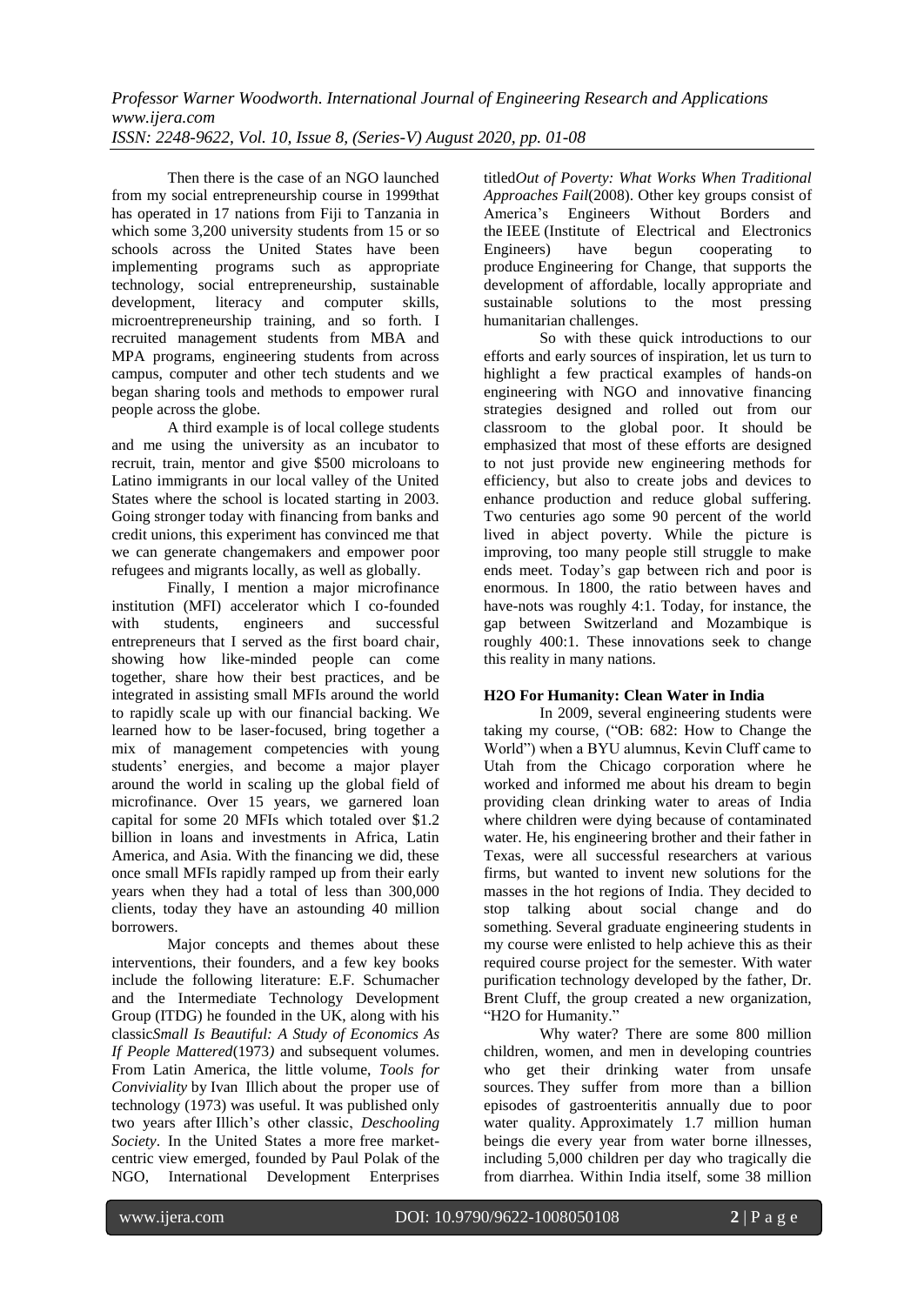people annually get sick from contaminated water and over 450 Indian children die each day from this sad reality. So the Cluff brothers, both trained engineers, decided to take action.

To do this, they decided to establish H2) as a"social business" which is a relatively new business entity according to U.S. law. Itis a hybrid organization using business techniques and solutions, but without seeking profits as most American companies do. Within this model, the owners participate primarily for social reasons and may only be reimbursed for expenses and compensated time, not for business profits. Instead, the financial returns are plowed back in to the company so as to develop further technologies and other new products, having the required capital to create more engineering innovations and further grow the business. Dr. [Muhammad Yunus,](http://www.muhammadyunus.org/) Nobel Peace Prize Laureate in 2006 and founder of the Grameen Bank in Bangladesh coined this concept. This author's partner in other NGO ventures, Yunus established the term in a post-Nobel book by that name,*Building Social Business: The New Kind of Capitalism That Serves Humanity's Most Pressing Needs*(2010) which offers avision of the ideal social business.

Instead of maximizing profits, the financial returns are plowed back in to the company so as to develop further technologies and other new products, havingthe required capital to create more engineering innovationsand further grow the business. Technically and speaking per legal regulations, H2O is thus incorporated as an L3C firm (Low-Profit Limited Liability Company). L3Cs are a new form of business entity in only some U.S. states which operate as hybrids between a non-profit and a for-profit organization. L3Cs have been structured to take loans and equity investments from U.S. non-profit foundations. By providing a financial return, the company can become a sustainable business which strives for the social good.Initially funded with personal savings, a home refinancing, and a seed grant from the Deshpande Foundation in America, Kevin and Eric Cluff launched H2O for Humanity in five villages in Karnataka, India, and a sustainable social business was born.

The engineering model the firm uses is reverse osmosis technology to tailor the system to the local water quality. The water is softened and harmful bacteria and excess fluoride is removed making healthy, tasty water. H2O hires and trains an all-Indian staff who understand the local culture and values of rural communities. It creates partnerships with Non-government Organizations (NGOs) and establishes operations to also provide jobs and minimize capital requirements. The business is sustainable through a tiny 0.2 cent per liter charge to the water customers – affordable by the poorest households. These funds are then used to capitalize and maintain the installations.

In 2010 the Americans launched H2O to 13,000 customers in five villages within the state of Karnataka, India. Early on, H2O partnered with the Shri Kshethra Dharmasthala Rural Development Project**,** popularly known as SKDRDP (2019)**,** a charitable trust. SKDRDP concentrates on the empowerment of people by organizing Self-help Groups (SHGs) on the lines of Joint Liability Groups (JLGs) and provides infrastructure and finance through microcredit for rural people. SKDRDP takesH2O's water purification strategy to increasingly larger areas where the need is great.

The business model is rolled out as follows: The NGO partner or a village finances and builds an water store. It serves as a convenient location where villagers can collect their daily water. H2O for Humanity provides the equipment, technical support and expertise for a small monthly charge and no up-front capital costs. Customers bring their 20 liter containers and fill them at the store. Production water is tested for Total Dissolved Solids (TDS) three times daily to assure the system is working properly. H2O for Humanity technicians replace the pre-filters and wash the membranes regularly. They also test the water for other key parameters.

Within India, the firm began using the name "AquaSafi" to designate its brand and water stores to dozens of villages. They continue to expand clean water possibilities into as many villages as possible. SKDRDP is involved in many additional sustainable development projects across India. By 2014 they grew to over 70 water systems serving more than 20,000 families throughout western India.

Depending on the village size and available electrical power, three sizes of AquaSafi Water Systems may be installed. For example, the AquaSafi-200 can typically purify 1300 liters per hour. Village employees are trained to operate and perform daily maintenance on the system. The footprint is less than 250 cm2 making it easy to transport and install.

The operational systems use only top quality membranes and filters from a leading manufacturer. Many systems have been sold commercially and so far, customers have been pleased with their high reliability and performance. Recent advances in SMS-based technology have allowed H2O to remotely monitor its water purification systems. By providing real time updates regarding water usage, contamination levels, and system diagnostics, this new technology allows the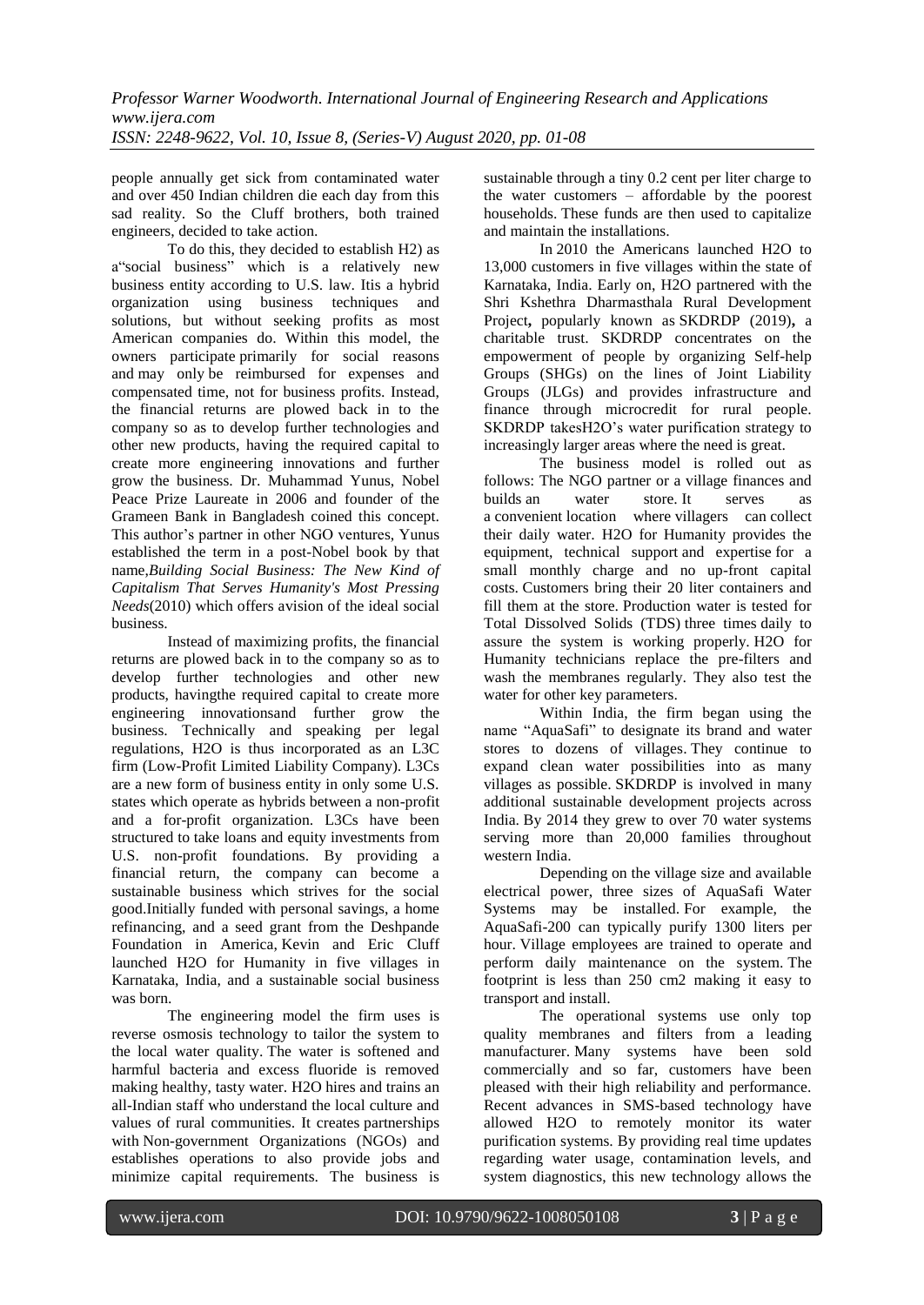social business to collect useful data and monitor equipment in remote locations.

The latest evolution of the business model is that AquaSafi sells equipment to a local NGO which then owns the store or gifts it to a village. Then it is installed and maintained by the local organization along with H2O ongoing support. The NGO goes on to staff and manage the store. In many instances, villages provides the store or building and by providing the water source, the village leaders have a direct incentive to make the enterprise successful.

To summarize the enablers that allow H2O to achieve success as an innovative engineering enterprise, it needs to be noted that there are several factors operating: a) A large untapped market that is well understood, knowing such facts as that less than 3 percent of people in the region have affordable, safe drinking water; b) This allows H2O/AquaSafi to cluster operations and select villages, targeting appropriate communities based on their needs; c) Benefits accrue such as lower cost operations due to lean design, local manufacturing and remote maintenance; d) Driving down costs enables direct model and revenue sharing; e) Revenue sharing strengthens relationships with H2O partner villages; f) Machine operation and water distribution will keep building barriers against any future competitors who may try to enter the region.

Of course, there are still challenges including the fact that H2O's financial debt for more equipment has grown to approximately \$1.9 million. But it is assumed this can be reduced as more customers emerge. From its small start-up in 2010- 11 in just two villages with 3,400 people, over half a million people are being served today. Cumulatively, approximately two million Indians have benefitted from access to clean, good-tasting, inexpensive water for their pleasure and more importantly, for their health.

Over the past several years, AquaSafi units have served on average 300 households with 1200 - 1500 individuals in steady state. This means increasingly morevillages served while reducing a family's cost for healthcare since some 70 percent of diseases are water borne. In terms of economics, it creates entrepreneurs and local employment for operators. Then there are the jobs of servicing, maintenance, and operating each unit using strong processes and a good training program. Additionally, there is the work of daily online performance monitoring of water quality (TDS), unit performance (pressure, product, reject), flow volume, and tracking the number of customers. All offer decent jobs in communities where work is scarce and wages are low. AquaSafi promises a better future for its employee families.

In terms of business strategy, today in many areas of the state of Karnataka there is currently a 30-35 percent market penetrationby H2O now operating with hundreds of thousands of impoverished customers served daily. There were over 210 stores serving customers in 2017, but the number increased to over 500 last year(2019) and expansion continuesincrease in order to serve more Indians. Plans are now in the works for H2O to expand resources for clean water to other parts of the world. The business has already launched in Mexico with a few beginning stores offering clean water.Africa is next on the horizon, and the plan is to go beyond.

#### **Other Engineering and Appropriate Technology Cases**

With the detailed H2O clean water campaign described above, we turn to briefly highlight additional engineering examples in which BYU students taking the author's "How to Change the World" course designed other innovative startups. Several are high tech, some are based on agricultural innovations, as well as other technologies. In each case, students researched possibilities, debated with each other on their team, and then put together a project that could be experimented with during the summer, and then taken to the Third World the following summer to be rolled out in behalf of struggling village families, usually in rural regions of either Asia, Latin America, or Africa. They often sought advice and feedback from faculty of BYU's College of Engineering, as well as at times seeking input from professors in the Accounting School or the Kennedy Center for International Studies.

#### **Kenyan Interventions: Affordable Housing, Lumber Mill and Coconut Oil**

Appropriate technologies in Kenya were developed through the Asante Foundation which was launched by my graduate students in collaboration with local engineers and executives of the first synthetic diamond maker in the USA. With an entrepreneur's money, students helped establish this social venture fund that invests financial and managerial support in social business start-ups in Kenya. The mission was to combat poverty through enterprise. The core belief was that creating sustainable businesses that employ, serve, and empower Kenyans is the most effective tool in combating poverty. Among its projects: A revolutionary, affordable housing project designed to make housing, clean water and electricity accessible to rural Kenyans within a safe walking community in villages outside Mombasa, filling a real need in a nation in which some 50 percent of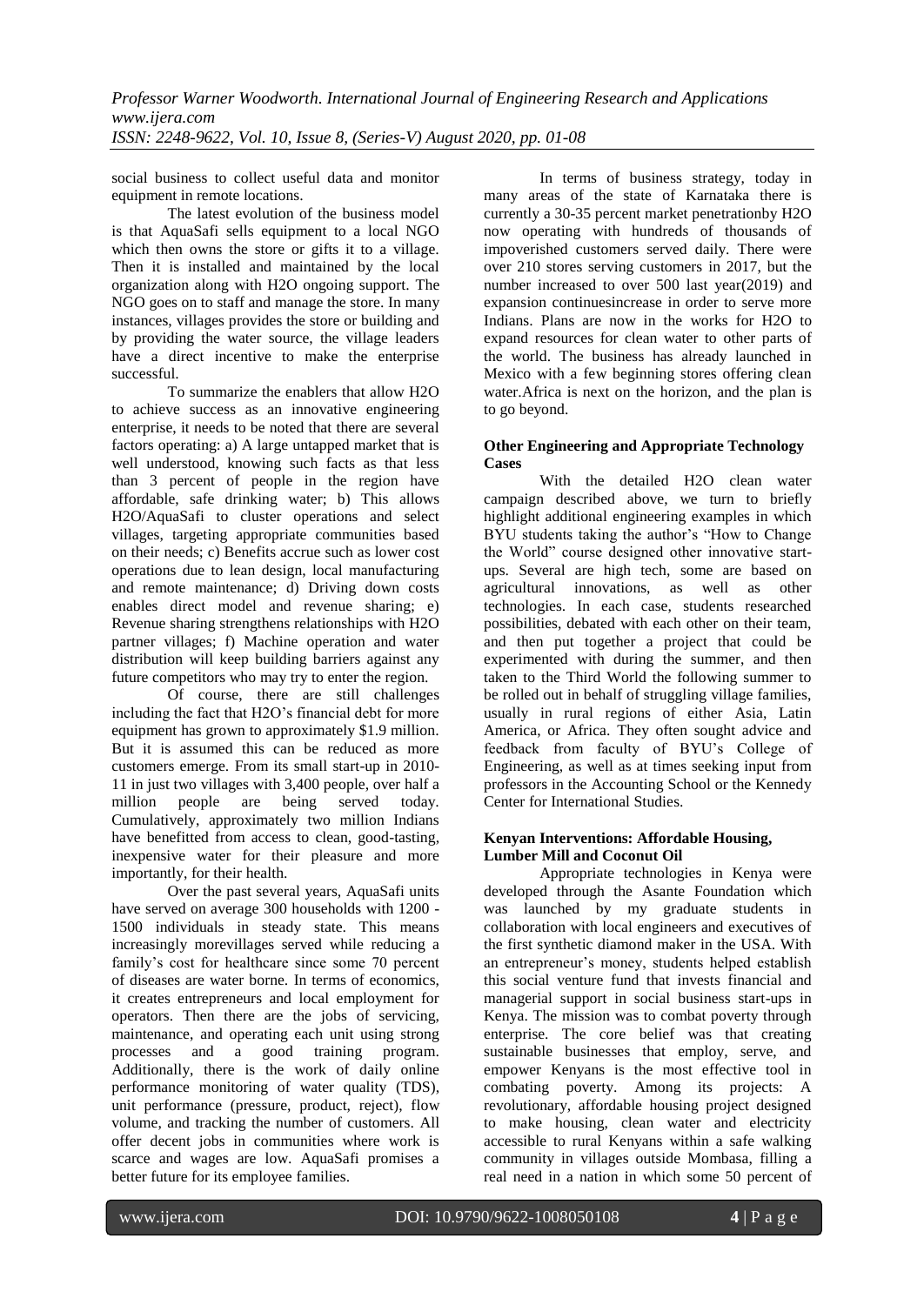families live in squalor because they attempt to survive below the national poverty line; Serving 26,000 rural Kenyan women entrepreneurs with capital to start and grow their microbusinesses through an NGO, Yehu Microfinance that employees 65 workers and enjoys a 96 percent payback rate; Bringing in U.S. engineers and students to create an organic coconut oil mill designed to create employment for both farmers that harvest coconuts and employees who process the coconuts and press the meat into edible oils for export. Coast Coconut Farmshas grown to employ 40 Kenyans and provide livelihoods for 200 farmers.

Asante continues to spin-off additional promising new ventures to organizations capable of growing and scaling businesses andincubatesmore innovative agricultural, housing, energy and water businesses in Kenya. Among the latest are aquaponics sustainable fish farms to create better rural jobs and provide plentiful fish so people have more protein in their daily diets. A central theme of this engineering effort? For this project, the old adage "Give a man a fish" was rephrased: "Teach a woman to fish and she will sell the produce and have food for her children during a lifetime." Also, Asante has begun eucalyptus tree farms to assist hundreds of rural farmers who were living on empty lands with rich soil. Why? Africa has a multi-billion dollar demand for wood products along with dwindling supply and inefficient value-chains that have kept the industry in failure.Why Eucalyptus? Because it's fast-growing with straight trunks. It's also drought-resistant and pest-resistant with high timber yields and is highly profitable. Furthermore, eucalyptus stumps can regrow repeat harvests providing decades of income and the economics of this venture so far are very strong. Thus, a new lumber mill has been built and is already a supplier of valuable lumber produced with high tech Chinese manufacturing equipment. Not only is the lumber being shipped to other parts of Africa and Europe, but the scrap from leftover pieces of wood is utilized for another business, that of producing briquettes for mass consumption in the region that are needed for clean cooking and heating.

## **Guatemalan Lorena Adobe Stove Projects**

An instance of a hands-on intervention using simple, low cost technology is that which emerged from a Marriott School initiative called HELP International (HELP, 2018) that grew from the author's microfinance course back in 1999 and continues growing today. It is an innovative example of utilizing engineering and social sciencestudent volunteers, local entrepreneurs, alumni, and faculty in mobilizing collective efforts to serve the poor in Latin America. HELP began in response to the terrible destruction of Hurricane Mitch in Central America and has led to more than three thousand students from over 30 universities doing in-depth summer volunteer service to countries around the world.

The case herein occurred when several young women took HELP's training before departing to spend a summer laboring in Guatemala. They especially wanted to empower indigenous women in rural regions so they were given extra training in Lorena adobe stove building (called *estufas*in Spanish). The technology utilizes compacted earth or adobe rammed tightly together, and a simple chimney is made from soldered empty tin cans to channel the smoke from the residence. Once on the ground in Central America, one of the women students in particular became completely enthralled with the simple appropriate technology and became the team's "stove queen" or leader (*La Reina de las Estufas*) on the project in Guatemala by making and also teaching Mayan villagers how to construct their ownlow tech adobe stoves. Why was this so critical? Because peasant mothers typically do the family cooking in an open pit in the middle of their simple shacks and shanties. The thatch roof might have a hole cut to supposedly allow some smoke from the fire to escape, but generally it is minimal. Instead, she and family members are victims of thick smoke trapped in the enclosed space as well as in the outside air engulfing the community environment. The health results are tragic as the smoke and tint particles would get in family members' eyes, nostrils and eyes. From such conditions, individuals grew blind at a young age, lung and other cancers were prevalent, and the death rate was awful. Some Three billion people suffer these problems leading to heart and lung disease. Smoke inhalation is a significant cause of death in children, Kids who remain alive spend hours each day scrounging for logs and other wood sources with which to heat homes or cook food, thereby missing educational experiences (National Geographic, 2017).

So armed with simple engineering plans and medical knowledge to educate villagers, the HELP group began to changes the culture with new insights for a better future. The "Queen" managed the team because of both her leadership skills and technical expertise. She managed the stove building calendar, working closely with the local NGO leaders who arranged with the indigenous communities for stove building activities. With a group of 6 to 20 of her colleagues she would go to a village, working with the men and women of the village, teaching them how to make low cost adobe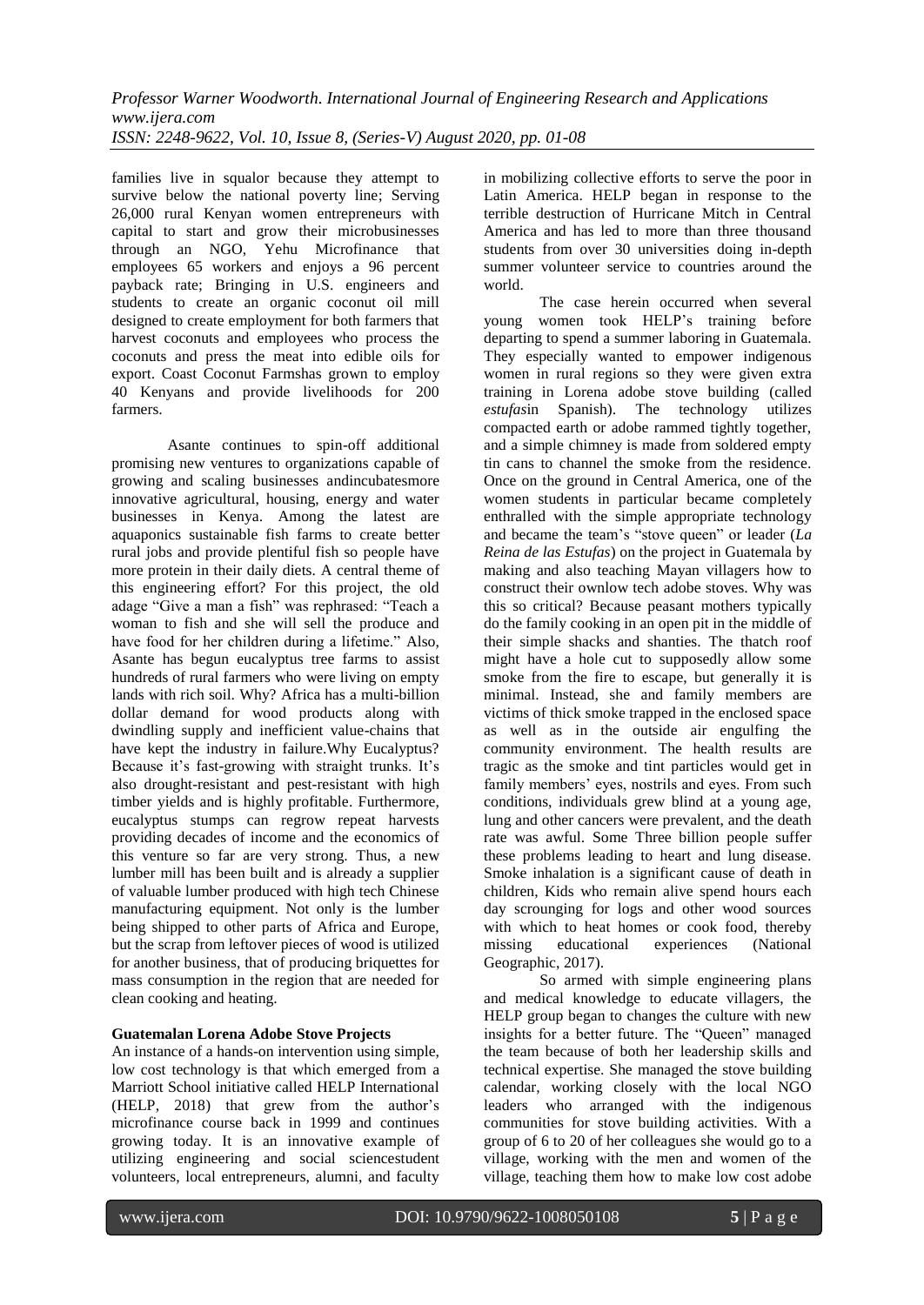stoves by building one or more stoves with them. At the start, the volunteers built 14 stoves. Then the villagers went on to build more than 140 stoves that summer benefitting some 500-plus people. Later, under her leadership, the volunteer teams moved on to another community, building about 45 stoves. The villagers there built over 400 stoves. As the summer wore on, stove-building requests increased and came from new sources as word of mouth spread about the benefits of stoves and the availability of training on how to build and use them.

Key elements of this NGO strategy included the following: Mastering the technical knowledge necessary to design and execute the project; Partnering with NGO leaders and staff to create a series of small but complex projects; Sustaining enthusiasm and commitment over a long period of time; Building relationships with NGO leaders and staff, village leaders, mothers and children; Doing ongoing, persistent, constructive coordination with NGO partners; Exercising initiative, creativity, and project management; Influencing without authoritarian behaviors; Using participation to build commitment and ownership; Extending the project's scope; Using temporary project teams with shifting membership and roles as HELP volunteers came and went; Demonstrating openness to reflective thinking and feedback through the use of After Action Review, an action research and action learning technique; Demonstrating innovation, flexibility, and adaptability.

The result of this work was much improved health for impoverished Mayan families who came to understand the benefits of new technology. On the part of the U.S. students, there was an amazing sense of fulfillment in knowing that hard work and simple solutions could improve the world.

**Water Systems in Post-Earthquake Haiti:** In 2010 a terrible earthquake destroyed much of Haiti resulting in 20,000 dead, 20,000 missing and a million homeless as the quake flattened or mostly destroyed nearly all buildings in the island nation. My microfinance class at BYU responded to my invitation for those willing to help and we launched a small project we called "Sustain Haiti." Throughout the semester interest kept growing with students from across campus hearing about our plans and joining the cause in weekly meetings, even when not earning academic credit. The project took off in the spring of 2010 and is still function today in 2020 as an NGO. The dozens who volunteered in Haiti that first summer engaged in many things including rebuilding orphanages and people's homes, training Haitians in microenterprise creation and offering microloans, doing entrepreneurship training, and much more. One of the engineering projects was helping develop a simple water system for getting clean water through new pipes we bought so thousands could have water to drink, cook with, bathe their children with, and so on. Not being water experts the team of student volunteers considered several options for doing this: 1) Go it alone; 2) Partner with another NGO such as Potters for Peace located in the neighboring country that shares the same island, the Dominican Republic; 3)Design a new filter system for channeling pure water beginning in Leogane which was the epicenter of the earthquake, as well as similar water systems for nearby towns like Jacmel. Ultimately it was decided to buy PVC and engineer a new water system from area wells that would shoot clean water through makeshift pipes to the many tent camps where Haitian refugees were trying to survive until major aid from the World Bank, USAID, the United Nations, and other organizations could ramp up with big sums of money and professional water engineers could design and build an entire new system. Sustain Haiti's humble little efforts providing yeoman efforts through the first two years of the nation's recovery. Additional outcomes occurred both for factory workers and the supply chain of materials needed. Over that time period these student efforts were a source for thousands of families to have clean drinking water, less disease and death.

## **Brief Highlights of More Applied Projects**

The following paragraphs briefly summarize various other NGO interventions that used basic technology and business acumen to enhance Third World lives.

*Thailand Wave of Hope:*Following the tragic Asian tsunami, some 90 students in another social enterprise course of this author joined together to mount a rescue effort by assisting to rebuild villages in the coastal area of Khao Lak in the Pang-Na province of Thailand over a five month period. Rather than the destructive waves that wreaked havoc in the region, they called their new NGO, Wave of Hope, signifying a more optimistic future. Volunteers gave thousands of hours of service to many different projects, and also worked with others from around the world. Many spent their days in the hot sun on house rebuilding efforts. They worked in the villages of Tap-Tawan and Lam Pom preparing and pouring foundations, laying rebar, raising walls, building roofs and applying plaster finishes. In all they helped in the construction of over fifty houses. A team dug trenches and laid the pipes for a whole new water system to channel clean water into homes for the first time ever. Theybuilt a workshop with new equipment for wood working, and more. It was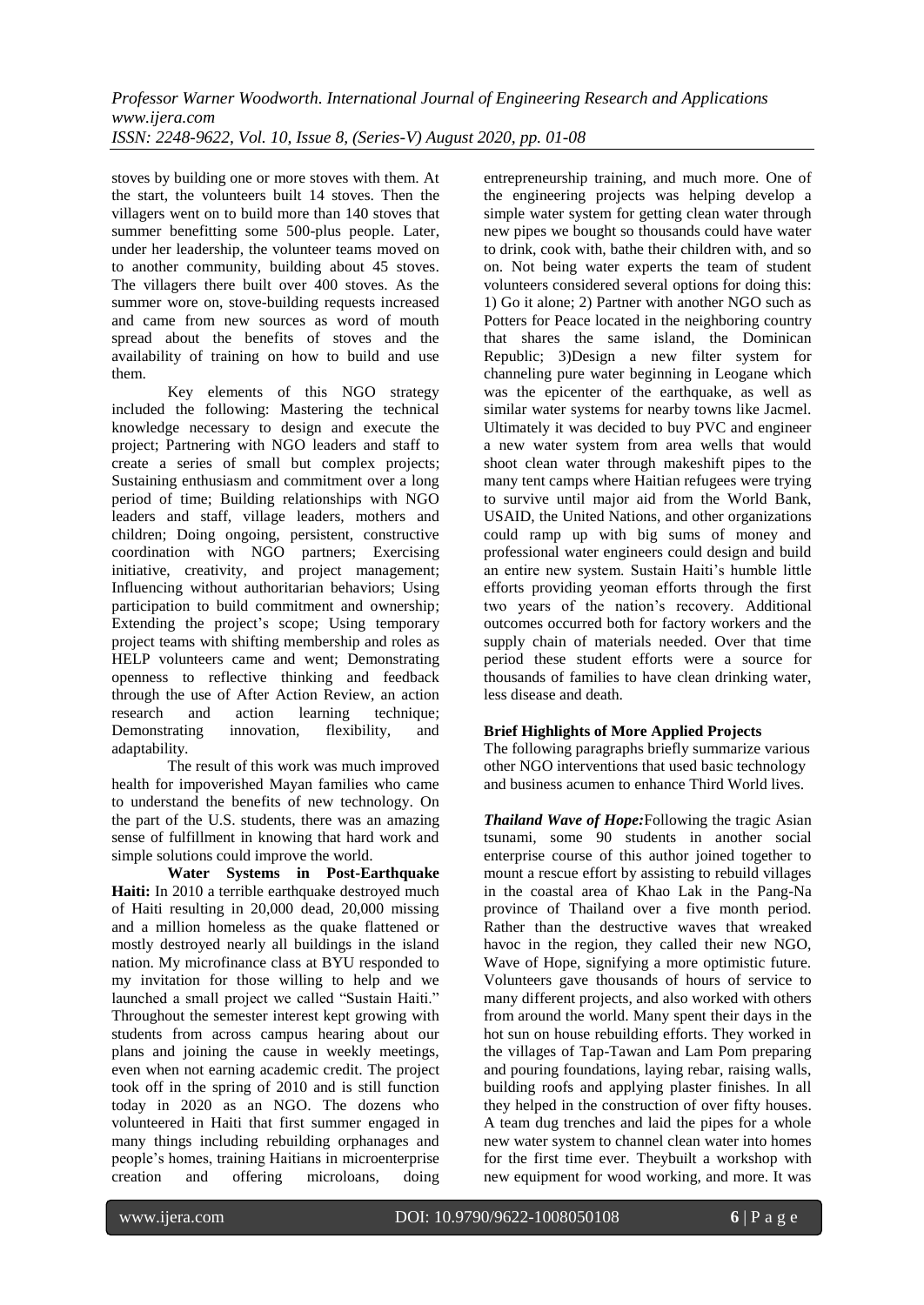named "Thaikea," combining the terms Thailand where the team was serving, along with the big Swedish company, Ikea. They helped build dozens of simple wooden homes to replace those destroyed by tsunami. They taught local women how to design and make their own simple furniture, constructing and painting bookshelves, chairs, and play sets for schools, and homes. Other volunteers helped worked on boats built for fishermen who lost theirs in the tsunami by applying the waterproofing caulk and painting the boats, as well as securing necessary capital to purchase some 40 motors so livelihoods could return to normal, in fact, to be even better. Also, volunteers taught English in the schools, and to adults who wanted to learn. An early analysis of the start-up of this project can be read at Woodworth (2008).

*Equitech Cooperative:*Within the BYU College of Engineering a colleagues and I mobilized business and technology students to design a worker-owned manufacturing cooperative called the Equitech Coop to learn design, how to do graphic arts, make molds and learn other skills by running our nonprofit firm to produce brass and other medallions and plaques or sale, thus creating not only new skill sets for our students from Peru, Brazil and Argentina, but to generate employment while they not only learned technology skills but also leadership, marketing, decision-making, accounting, and more.

*Peruvian Greenhouse Design and Construction:*From an NGO launched in the author's Master of Public Administration, a small program was conceived by students called Chasqui Humanitarian that prepared to assist in building huge log and rocky greenhouses up in the Urubamba mountain range of the Peruvian Andes where we worked as volunteers in villages such as Patancancha, 14,000 feet high, so as to double the growing season for descendants of the ancient Inca civilization. In addition, teams of Utah computer experts raised the necessary funding to take numerous laptops and other tech devices to rural communities where they linked villages to government power grids and achieved internet connections to open up the region to new sources of information, including weather forecasts, agricultural services, educational programs on the web, and later, mobile phone access.

*Mali Rural Village Technologies:* In the *arrondissement* of Ouelessebougou in West Africa, my colleagues and students have been committed for over 30 years to reduce poverty and empower struggling villagers in an area that is one of the three poorest nations on earth. People have lived in mud huts with thatched roofs, lacking electricity, healthcare, schools, jobs and many of the features of modern society. With decades of draught, lack of water and irrigation, and being disconnected to the larger but still impoverished capital of Bamako, dozens of villages languish. So in the mid-1980s, a group of citizens in Salt Lake City, Utah formed an NGO to learn more of the plight of Malians, especially women and children, and the Ouelessebougou Alliance was borne. Since then college students, doctors, farmers, engineer, school teachers, entrepreneurs, and Christian religious congregations and Utah Muslim societies, along with other charities have mobilized their talents and financial resources to learn more and offer help. Structured as a partnership with Africa, many changes have borne fruit. Engineers, for instance, designed new reservoirs to capture precious water during the limited rainy season for storage through the year. They dug new village wells in some 40 communities, drinking wells and garden wells for agriculture. With simple designs, wells could be accomplished for \$2,500 each rather than the big, "gold-plated" wells proposed by Africare at a cost of \$35,000 each. Other technicians helped plan and construct schools with 4-5 simple rooms each in every village so children from age 6 up to 14 would have the chance at an education. Later, solar power technology was installed so there would not only the dark dreary rooms could have more light in the day, but adults could attend literacy courses at night. Eventually engineers and medical doctors from Utah built a rural pharmacy to dispense medicines, and healthcare workers (a male and female) in each village were taught to provide simple first aid, teach the need for handwashing, dispense mosquito netting for every household, and more. Today statistics document the improved levels of reading and writing capacities of most children, the improved nutrition, empowerment of women with their own cooperatives and microenterprises, and more. People are living longer, healthier lives.

## **II. CONCLUSION**

As a professor teaching at universities through four decades, I've saved anonymous feedback from many students in most courses. I've never forgotten the words of one that stands out from 2012. Here are the thoughts of a young engineering student who took my social enterprise course, and then afterward spent 3 months on the ground in Uganda. Said he: "Ever since I was a little kid, I dreamed of living in Africa when I grew up. Now, I'vespent the summer among villagers in Uganda, providing high technology products for use in rudimentary schools (solar powered energy,